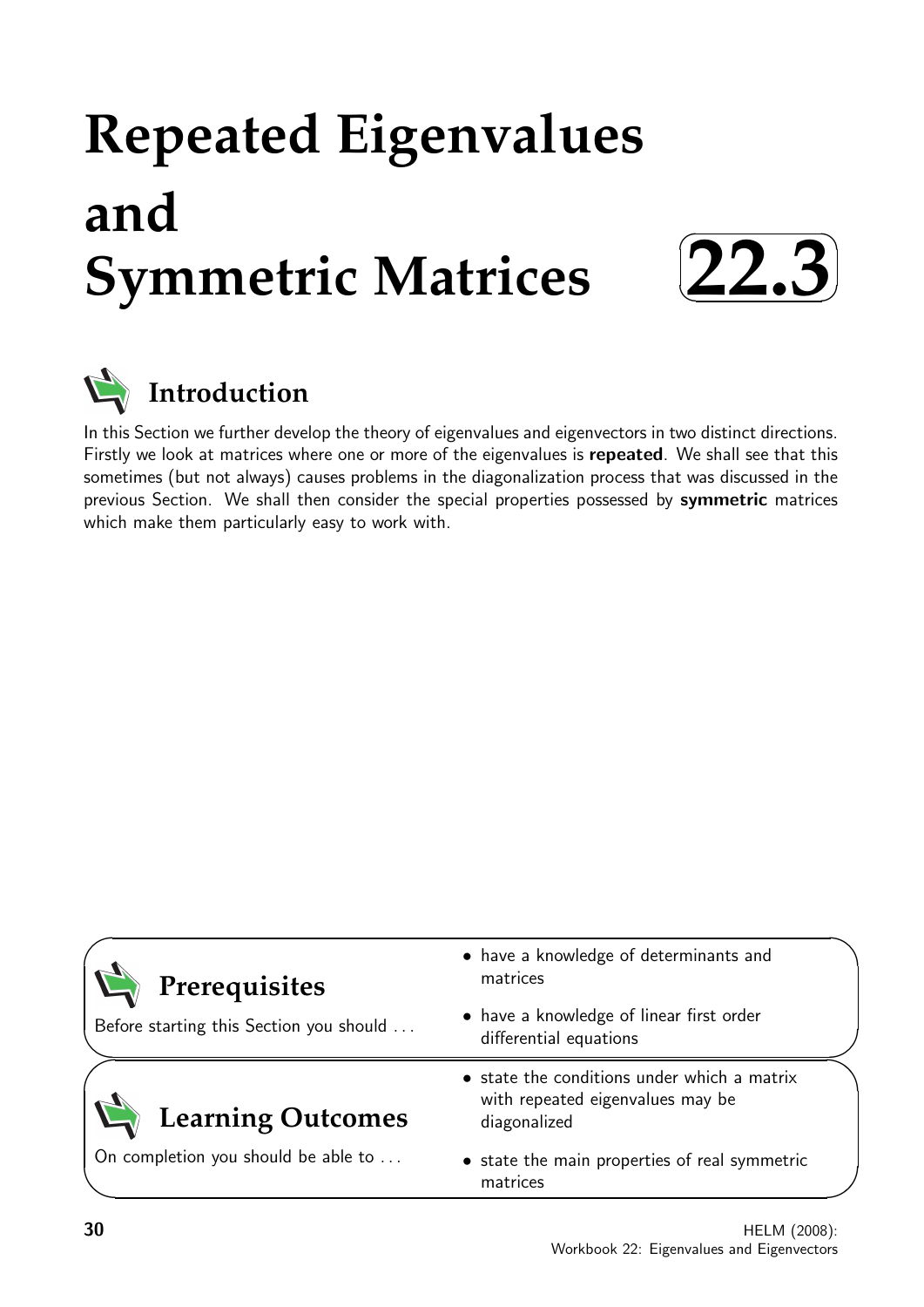

# **1. Matrices with repeated eigenvalues**

So far we have considered the diagonalization of matrices with distinct (i.e. non-repeated) eigenvalues. We have accomplished this by the use of a **non-singular** modal matrix  $P$  (i.e. one where  $\det P \neq 0$  and hence the inverse  $P^{-1}$  exists). We now want to discuss briefly the case of a matrix  $A$  with at least one pair of repeated eigenvalues. We shall see that for some such matrices diagonalization is possible but for others it is not.

The crucial question is whether we can form a non-singular modal matrix  $P$  with the eigenvectors of A as its columns.

## Example

Consider the matrix

$$
A = \left[ \begin{array}{rr} 1 & 0 \\ -4 & 1 \end{array} \right]
$$

which has characteristic equation

$$
\det(A - \lambda I) = (1 - \lambda)(1 - \lambda) = 0.
$$

So the only eigenvalue is 1 which is repeated or, more formally, has **multiplicity** 2. To obtain eigenvectors of A corresponding to  $\lambda = 1$  we proceed as usual and solve

$$
AX = 1X
$$

or

$$
\left[\begin{array}{cc} 1 & 0 \\ -4 & 1 \end{array}\right] \left[\begin{array}{c} x \\ y \end{array}\right] = \left[\begin{array}{c} x \\ y \end{array}\right]
$$

implying

$$
x = x \qquad \text{and} \qquad -4x + y = y
$$

from which  $x = 0$  and y is arbitrary. Thus possible eigenvectors are

> $\begin{bmatrix} 0 \end{bmatrix}$ −1 1 ,  $\begin{bmatrix} 0 \end{bmatrix}$ 1 1 ,  $\begin{bmatrix} 0 \end{bmatrix}$ 2 1 ,  $\begin{bmatrix} 0 \end{bmatrix}$ 3 1 . . .

However, if we attempt to form a modal matrix  $P$  from any two of these eigenvectors,

e.g. 
$$
\begin{bmatrix} 0 \\ -1 \end{bmatrix}
$$
 and  $\begin{bmatrix} 0 \\ 1 \end{bmatrix}$  then the resulting matrix  $P = \begin{bmatrix} 0 & 0 \\ -1 & 1 \end{bmatrix}$  has zero determinant.

Thus  $P^{-1}$  does not exist and the similarity transformation  $P^{-1}AP$  that we have used previously to diagonalize a matrix is not possible here.

The essential point, at a slightly deeper level, is that the columns of  $P$  in this case are **not linearly** independent since

 $\begin{bmatrix} 0 \end{bmatrix}$ −1  $= (-1) \left[ \begin{array}{c} 0 \\ 1 \end{array} \right]$ 1 1

i.e. one is a multiple of the other.

This situation is to be contrasted with that of a matrix with non-repeated eigenvalues.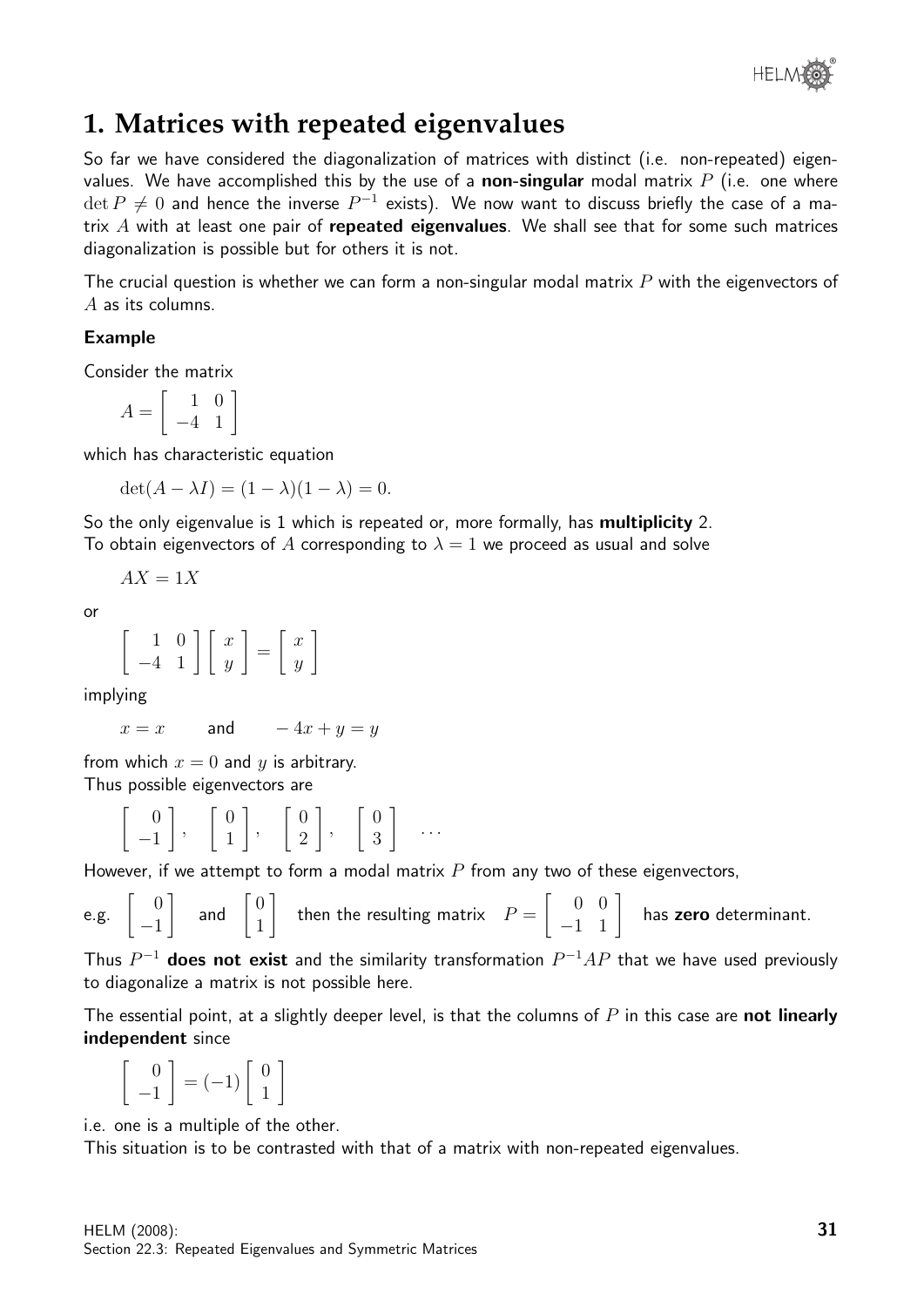Earlier, for example, we showed that the matrix

$$
A = \left[ \begin{array}{cc} 2 & 3 \\ 3 & 2 \end{array} \right]
$$

has the non-repeated eigenvalues  $\lambda_1 = -1$ ,  $\lambda_2 = 5$  with associated eigenvectors

$$
X_1 = \begin{bmatrix} 1 \\ -1 \end{bmatrix} \qquad \qquad X_2 = \begin{bmatrix} 1 \\ 1 \end{bmatrix}
$$

These two eigenvectors are linearly independent.

since 1 −1 1  $\neq k$  $\lceil 1 \rceil$ 1 1 for any value of  $k \neq 0$ . Here the modal matrix

$$
P = \left[ \begin{array}{rr} 1 & 1 \\ -1 & 1 \end{array} \right]
$$

has linearly independent columns: so that  $\det P \neq 0$  and  $P^{-1}$  exists.

The general result, illustrated by this example, is given in the following Key Point.



Eigenvectors corresponding to distinct eigenvalues are always linearly independent.

It follows from this that we can always diagonalize an  $n \times n$  matrix with n distinct eigenvalues since it will possess n linearly independent eigenvectors. We can then use these as the columns of  $P$ , secure in the knowledge that these columns will be linearly independent and hence  $P^{-1}$  will exist. It follows, in considering the case of repeated eigenvalues, that the key problem is whether or not there are still n linearly independent eigenvectors for an  $n \times n$  matrix.

We shall now consider two  $3 \times 3$  cases as illustrations.



 $Let$ 

$$
A = \left[ \begin{array}{rrr} -2 & 0 & 1 \\ 1 & 1 & 0 \\ 0 & 0 & -2 \end{array} \right]
$$

- (a) Obtain the eigenvalues and eigenvectors of  $A$ .
- (b) Can three linearly independent eigenvectors for  $A$  be obtained?
- (c) Can  $A$  be diagonalized?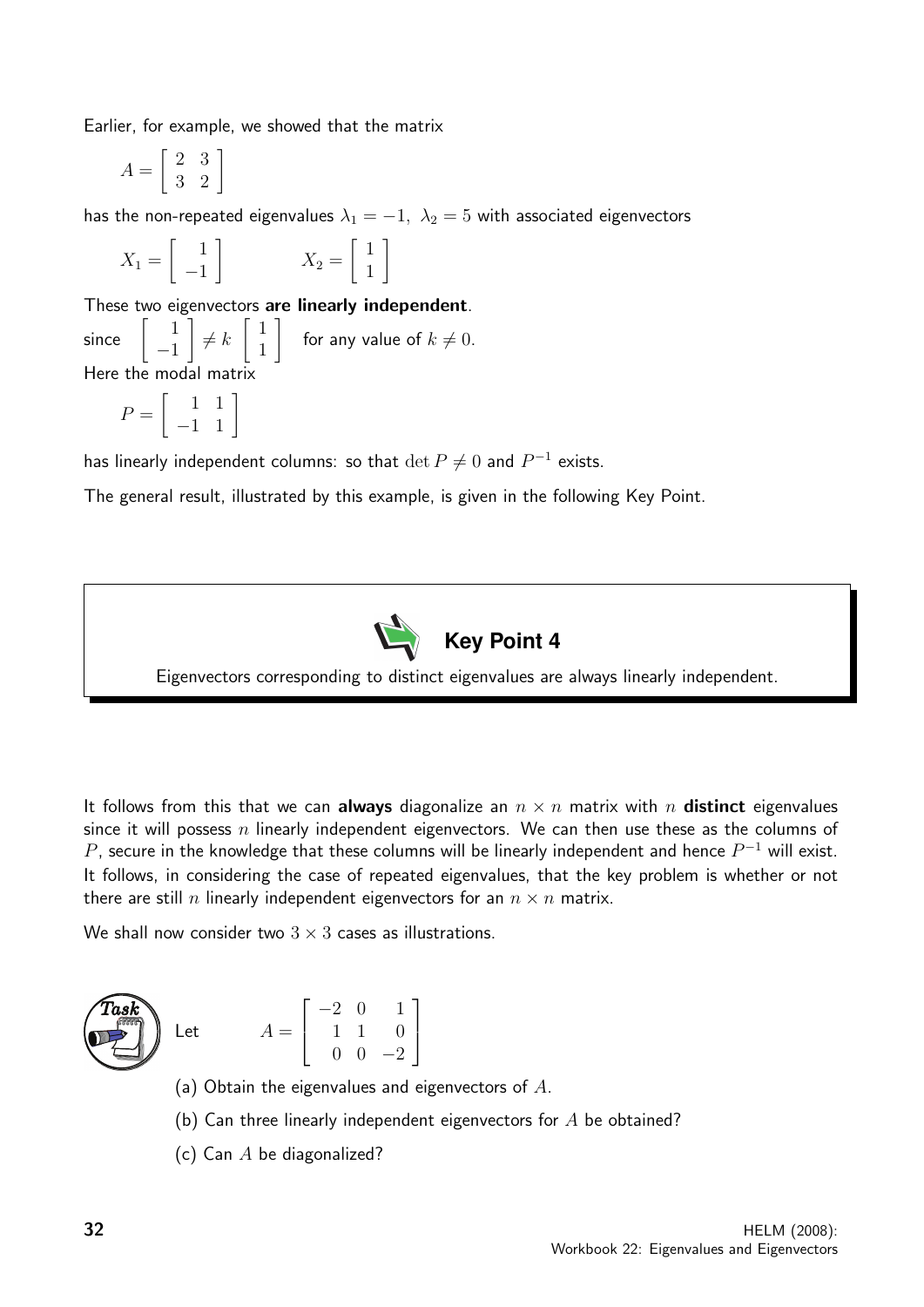

### Your solution

#### Answer

(a) The characteristic equation of A is  $\det(A - \lambda I) =$   $-2-\lambda$  0 1 1  $1 - \lambda$  0 0 0  $-2-\lambda$   $= 0$ i.e.  $(-2 - \lambda)(1 - \lambda)(-2 - \lambda) = 0$  which gives  $\lambda = 1, \lambda = -2, \lambda = -2$ . For  $\lambda = 1$  the associated eigenvectors satisfy  $\sqrt{ }$  $\overline{\phantom{a}}$ −2 0 1 1 1 0  $0 \t 0 \t -2$ 1  $\overline{1}$  $\sqrt{ }$  $\overline{\phantom{a}}$  $\overline{x}$  $\hat{y}$ z 1  $\Big\} =$  $\sqrt{ }$  $\overline{\phantom{a}}$  $\overline{x}$  $\hat{y}$ z 1 from which  $x = 0, z = 0$  and y is arbitrary. Thus an eigenvector is  $X = 0$  $\sqrt{ }$  $\overline{\phantom{a}}$ 0  $\alpha$ 0 1 where  $\alpha$  is arbitrary,  $\alpha \neq 0$ . For the repeated eigenvalue  $\lambda = -2$  we must solve  $AY = (-2)Y$  for the eigenvector Y:  $\sqrt{ }$  $\overline{\phantom{a}}$ −2 0 1 1 1 0  $0 \t 0 \t -2$ 1  $\overline{1}$  $\sqrt{ }$  $\overline{1}$  $\overline{x}$  $\hat{y}$ z 1  $\Big| =$  $\sqrt{ }$  $\overline{\phantom{a}}$  $-2x$  $-2y$  $-2z$ 1 from which  $z = 0$ ,  $x + 3y = 0$  so the eigenvectors are of the form  $Y =$  $\sqrt{ }$  $\overline{1}$  $-3\beta$ β 0 1  $\Big| = \beta$  $\sqrt{ }$  $\overline{\phantom{a}}$ −3 1  $\overline{0}$ 1 where  $\beta \neq 0$  is arbitrary. (b)  $X$  and  $Y$  are certainly linearly independent (as we would expect since they correspond to distinct eigenvalues.) However, there is only one independent eigenvector of the form  $Y$  corresponding to the repeated eigenvalue  $-2$ .

(c) The conclusion is that since A is  $3 \times 3$  and we can only obtain two linearly independent eigenvectors then  $A$  cannot be diagonalized.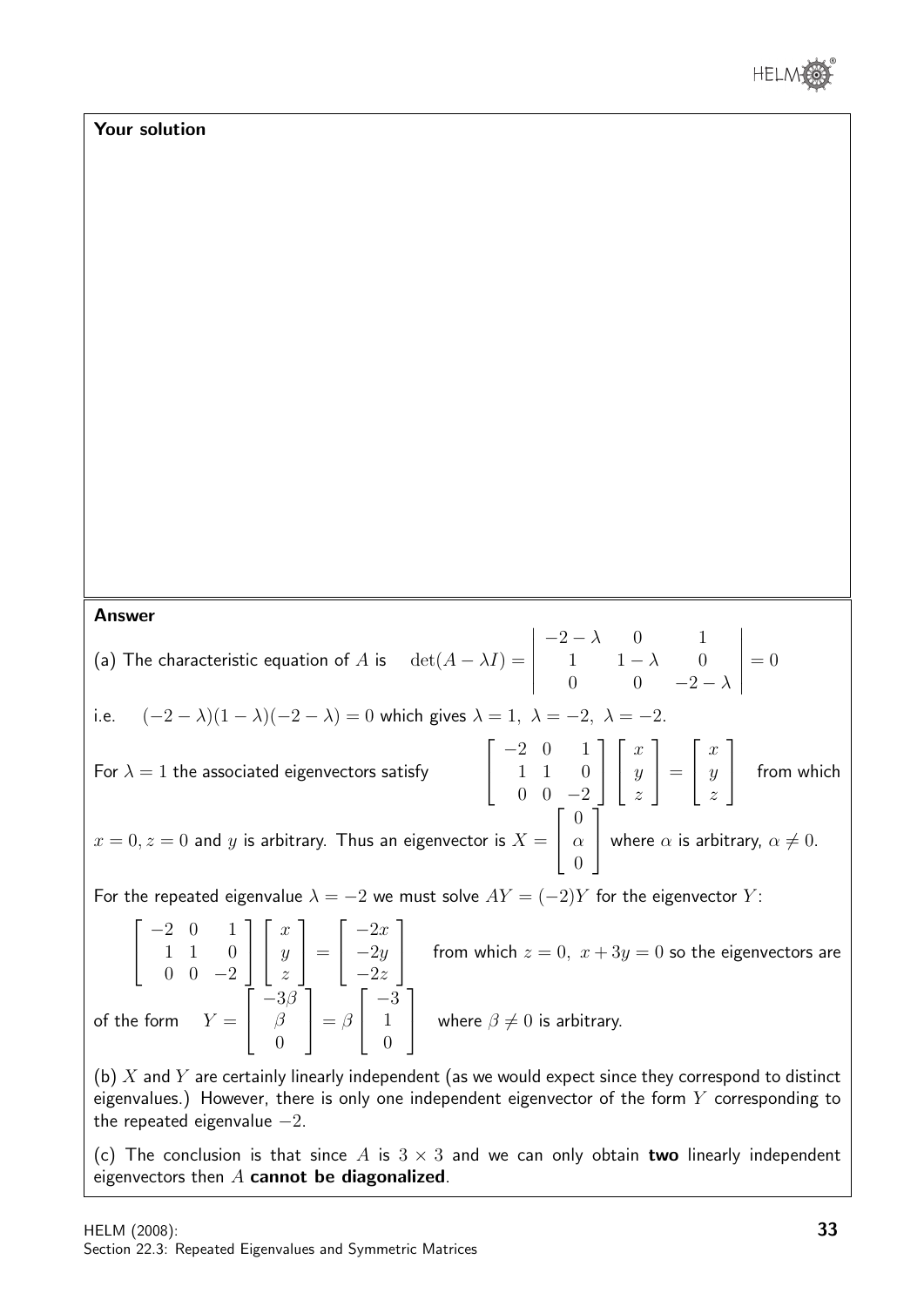

The matrix 
$$
A = \begin{bmatrix} 5 & -4 & 4 \ 12 & -11 & 12 \ 4 & -4 & 5 \end{bmatrix}
$$
 has eigenvalues -3, 1, 1. The eigenvector corresponding to the eigenvalue -3 is  $X = \begin{bmatrix} 1 \ 3 \ 1 \end{bmatrix}$  or any multiple.

Investigate carefully the eigenvectors associated with the repeated eigenvalue  $\lambda = 1$ and deduce whether  $A$  can be diagonalized.

Your solution

#### Answer

We must solve  $AY = (1)Y$  for the required eigenvector

i.e.  $\sqrt{ }$  $\overline{1}$  $5 -4 4$ 12 −11 12  $4 -4 5$ 1  $\overline{1}$  $\sqrt{ }$  $\overline{\phantom{a}}$  $\overline{x}$  $\hat{y}$ z 1  $\Big| =$  $\sqrt{ }$  $\overline{\phantom{a}}$  $\boldsymbol{x}$  $\hat{y}$ z 1  $\overline{1}$ 

Each equation here gives on simplification  $x - y + z = 0$ . So we have just one equation in three unknowns so we can choose any two values arbitrarily. The choices  $x = 1$ ,  $y = 0$  (and hence  $z = -1$ ) and  $x = 0$ ,  $y = 1$  (and hence  $z = 1$ ) for example, give rise to linearly independent eigenvectors  $Y_1 =$  $\sqrt{ }$  $\overline{\phantom{a}}$ 1 0 −1 1  $\begin{array}{|c|c|c|c|c|} \hline & Y_2 = & \hline \end{array}$  $\sqrt{ }$  $\overline{1}$  $\overline{0}$ 1 1 1  $\overline{1}$ 

We can thus form a non-singular modal matrix P from  $Y_1$  and  $Y_2$  together with X (given)

$$
P = \left[ \begin{array}{rrr} 1 & 1 & 0 \\ 3 & 0 & 1 \\ 1 & -1 & 1 \end{array} \right]
$$

We can then indeed diagonalize  $A$  through the transformation

 $P^{-1}AP = D =$  $\sqrt{ }$  $\overline{\phantom{a}}$ −3 0 0 0 1 0 0 0 1 1  $\overline{1}$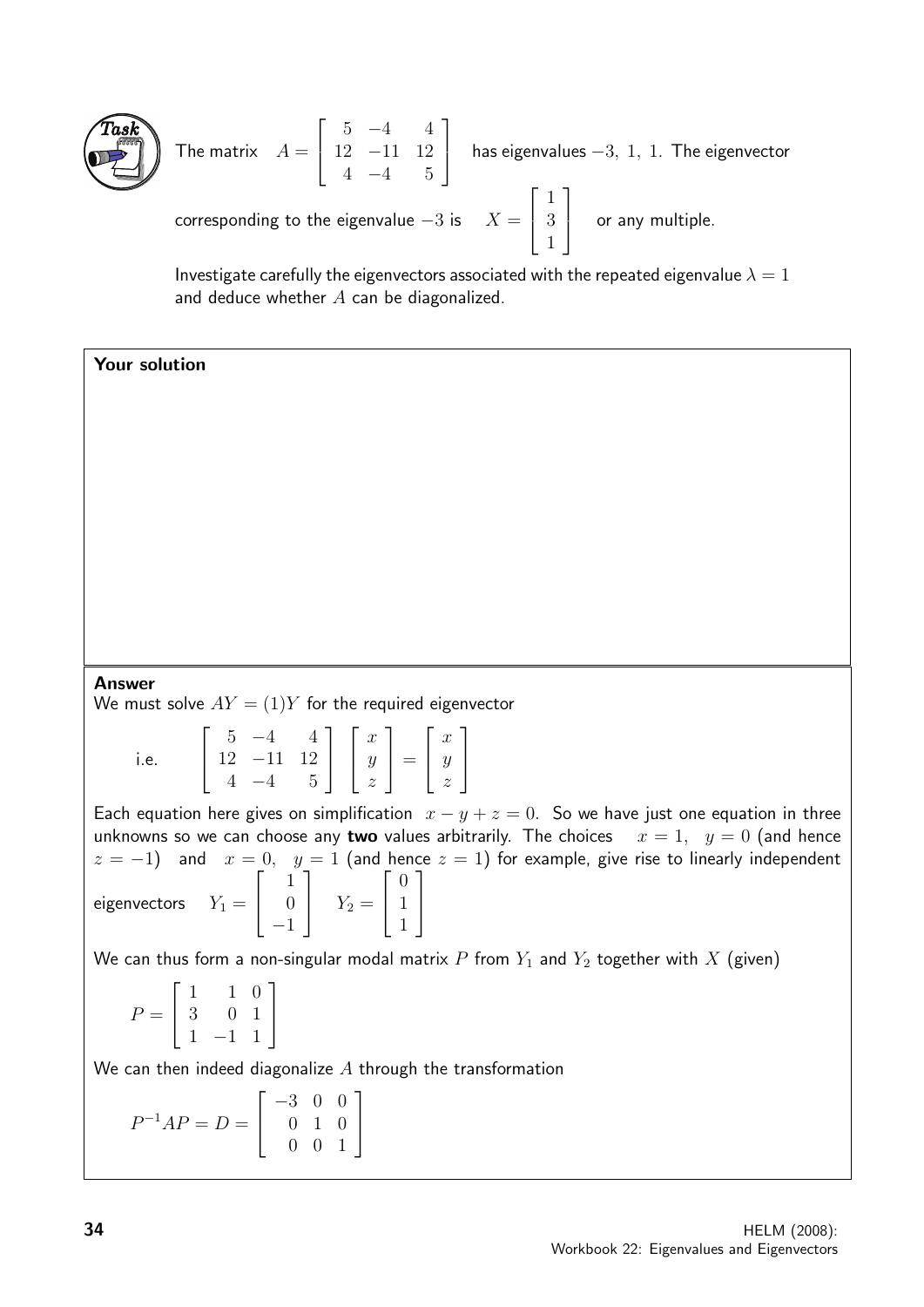



An  $n \times n$  matrix with repeated eigenvalues can be diagonalized provided we can obtain n linearly independent eigenvectors for it. This will be the case if, for each repeated eigenvalue  $\lambda_i$  of multiplicity  $m_i>1$ , we can obtain  $m_i$  linearly independent eigenvectors.

# **2. Symmetric matrices**

Symmetric matrices have a number of useful properties which we will investigate in this Section.



What property do the matrices  $A_2$  and  $A_4$  possess that  $A_1$  and  $A_3$  do not?

Your solution

#### Answer

Matrices  $A_2$  and  $A_4$  are symmetric across the principal diagonal. In other words transposing these matrices, i.e. interchanging their rows and columns, does not change them.

 $A_2^T = A_2 \qquad A_4^T = A_4.$ 

This property does not hold for matrices  $A_1$  and  $A_3$  which are **non-symmetric**.

Calculating the eigenvalues of an  $n \times n$  matrix with real elements involves, in principle at least, solving an  $n$  <sup>th</sup> order polynomial equation, a quadratic equation if  $n=2$ , a cubic equation if  $n=3$ , and so on. As is well known, such equations sometimes have only real solutions, but complex solutions (occurring as complex conjugate pairs) can also arise. This situation can therefore arise with the eigenvalues of matrices.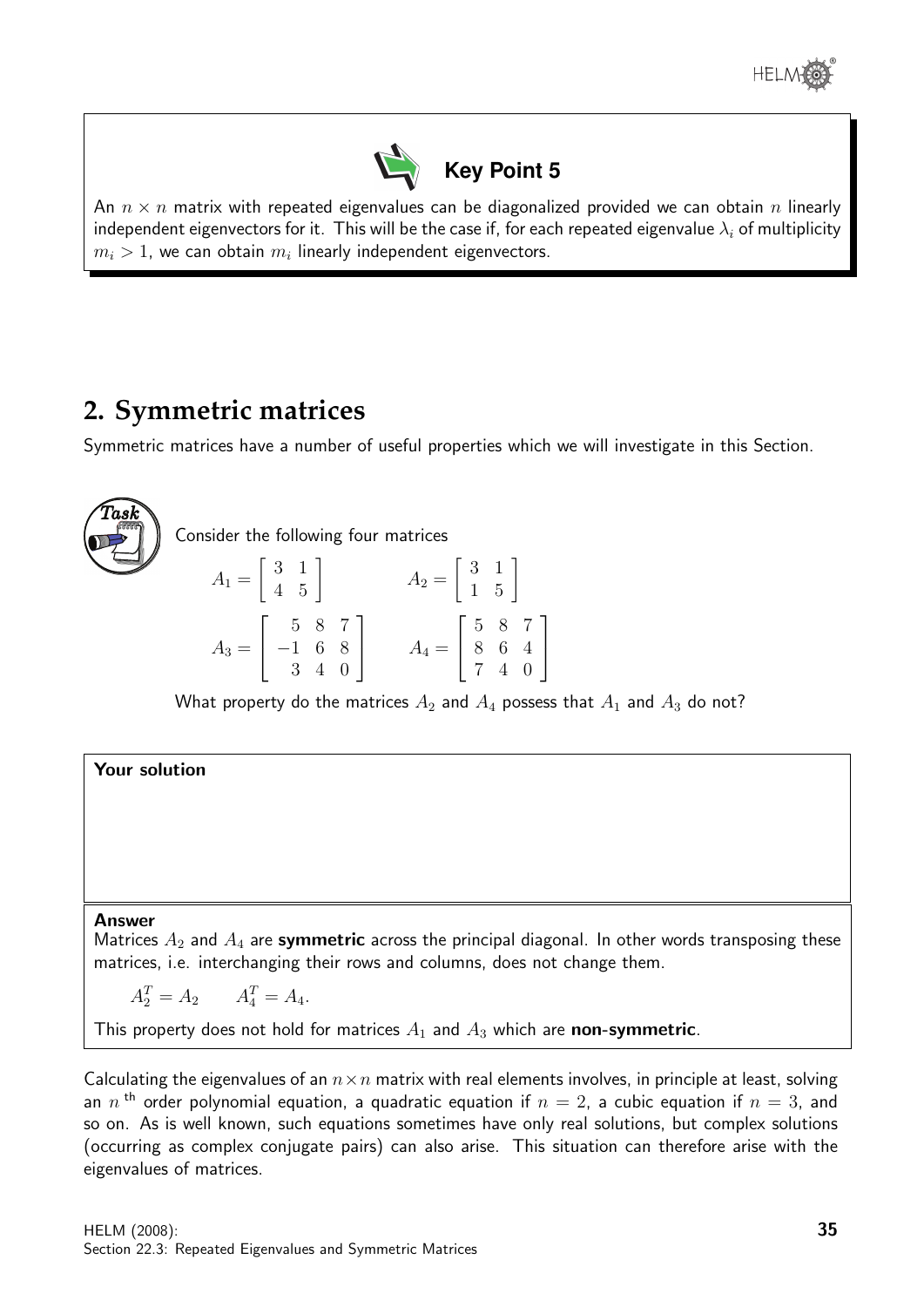

Consider the non-symmetric matrix

$$
A = \left[ \begin{array}{cc} 2 & -1 \\ 5 & -2 \end{array} \right]
$$

Obtain the eigenvalues of  $A$  and show that they form a complex conjugate pair.

Answer

Your solution

The characteristic equation of  $A$  is

 $\det(A - \lambda I) =$   $2 - \lambda$  −1 5  $-2-\lambda$   $= 0$ 

i.e.

 $-(2-\lambda)(2+\lambda)+5=0$  leading to  $\lambda^2+1=0$ 

giving eigenvalues  $\pm$  i which are of course complex conjugates.

In particular any  $2 \times 2$  matrix of the form

 $A =$  $\left[\begin{array}{cc} a & b \\ -b & a \end{array}\right]$ 

has complex conjugate eigenvalues  $a \pm ib$ .

A  $3 \times 3$  example of a matrix with some complex eigenvalues is

$$
B = \left[ \begin{array}{rrr} 1 & -1 & -1 \\ 1 & -1 & 0 \\ 1 & 0 & -1 \end{array} \right]
$$

A straightforward calculation shows that the eigenvalues of  $B$  are

 $\lambda = -1$  (real),  $\lambda = \pm i$  (complex conjugates).

With symmetric matrices on the other hand, complex eigenvalues are not possible.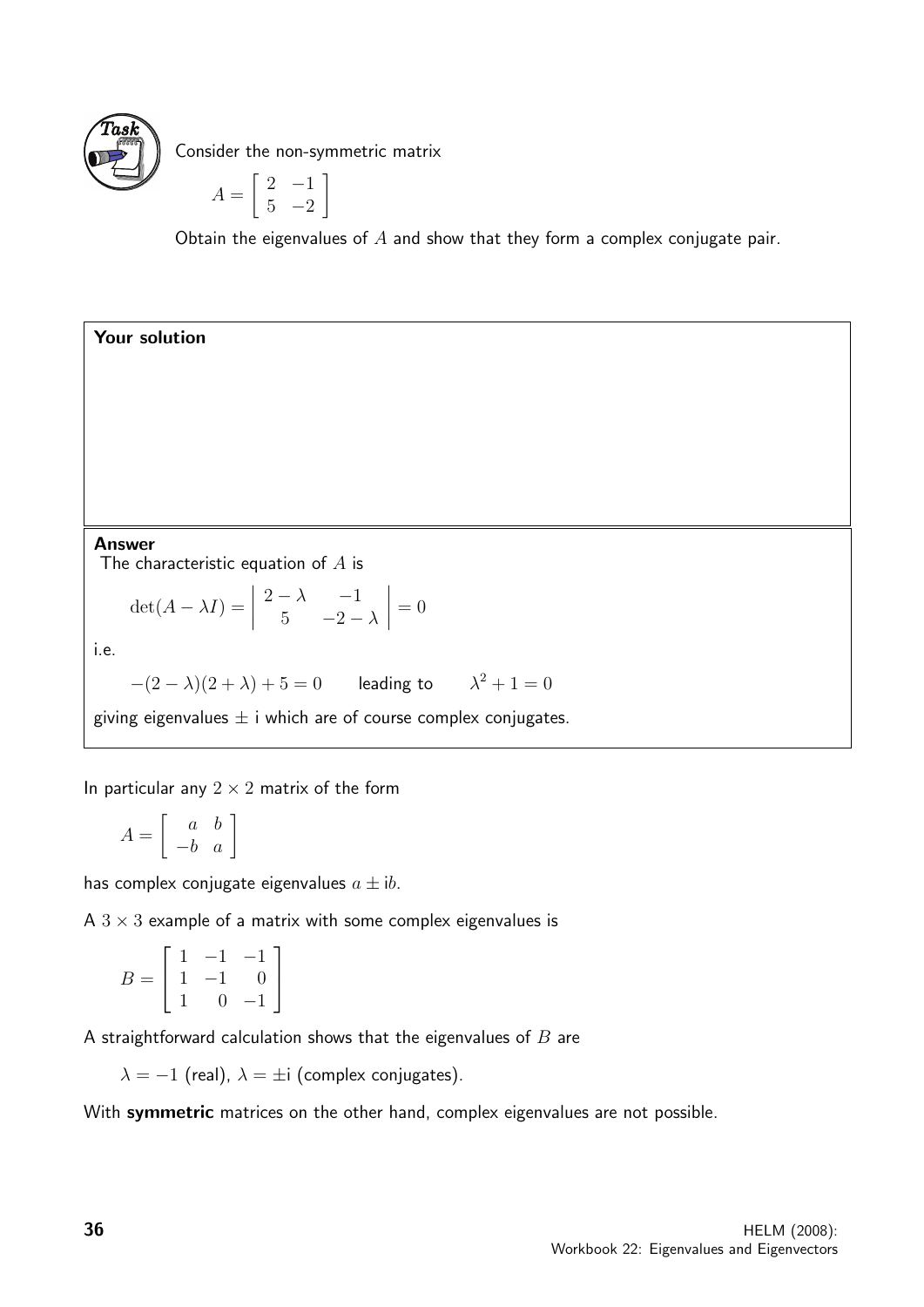



The eigenvalues of a symmetric matrix with real elements are always real.

The general proof of this result in Key Point 6 is beyond our scope but a simple proof for symmetric  $2 \times 2$  matrices is straightforward.

Let  $A =$  $\begin{bmatrix} a & b \\ b & c \end{bmatrix}$  be any  $2 \times 2$  symmetric matrix,  $a, b, c$  being real numbers. The characteristic equation for  $A$  is

$$
(a - \lambda)(c - \lambda) - b^2 = 0
$$
 or, expanding:  $\lambda^2 - (a + c)\lambda + ac - b^2 = 0$ 

from which

$$
\lambda = \frac{(a+c) \pm \sqrt{(a+c)^2 - 4ac + 4b^2}}{2}
$$

The quantity under the square root sign can be treated as follows:

 $(a + c)<sup>2</sup> - 4ac + 4b<sup>2</sup> = a<sup>2</sup> + c<sup>2</sup> + 2ac - 4ac + b<sup>2</sup> = (a - c)<sup>2</sup> + 4b<sup>2</sup>$ 

which is always positive and hence  $\lambda$  cannot be complex.



#### Your solution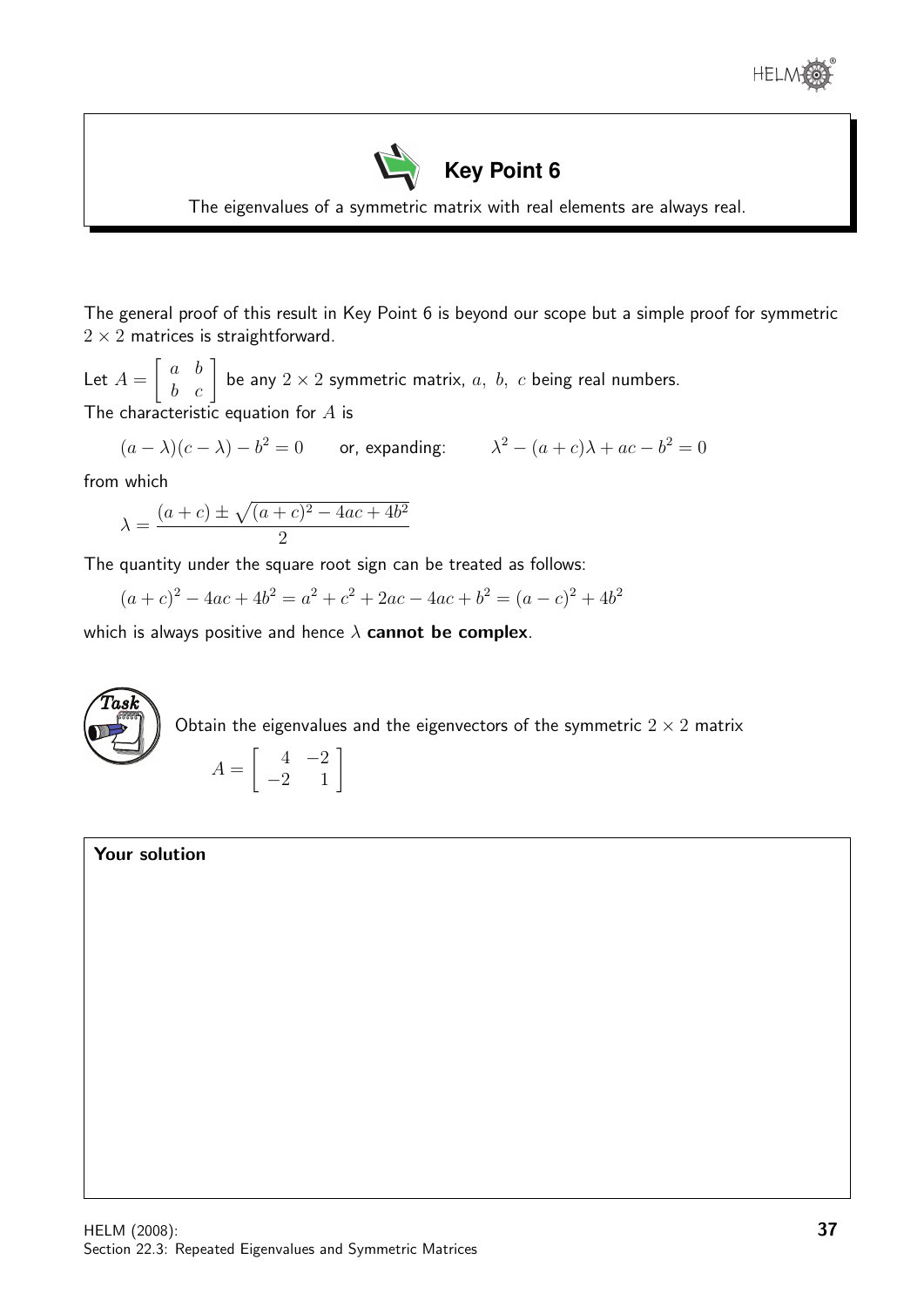#### Answer

The characteristic equation for  $A$  is

 $(4 - \lambda)(1 - \lambda) + 4 = 0$  or  $\lambda^2 - 5\lambda = 0$ 

giving  $\lambda = 0$  and  $\lambda = 5$ , both of which are of course real and also unequal (i.e. distinct). For the larger eigenvalue  $\lambda = 5$  the eigenvector  $X =$  $\lceil x \rceil$  $\hat{y}$ 1 satisfy

$$
\begin{bmatrix} 4 & -2 \ -2 & 1 \end{bmatrix} \begin{bmatrix} x \ y \end{bmatrix} = \begin{bmatrix} 5x \ 5y \end{bmatrix}
$$
 i.e.  $-x - 2y = 0$ ,  $-2x - 4y = 0$ 

Both equations tell us that  $x = -2y$  so an eigenvector for  $\lambda = 5$  is  $X =$  $\begin{bmatrix} 2 \end{bmatrix}$ −1 1 or any multiple of this. For  $\lambda = 0$  the associated eigenvectors satisfy

$$
4x - 2y = 0 \qquad -2x + y = 0
$$

i.e.  $y=2x$  (from both equations) so an eigenvector is  $Y=$  $\lceil 1$ 2 1 or any multiple.

We now look more closely at the eigenvectors  $X$  and  $Y$  in the last task. In particular we consider the product  $X^TY$ .







Two  $n \times 1$  column vectors X and Y are **orthogonal** if  $X^T Y = 0$ .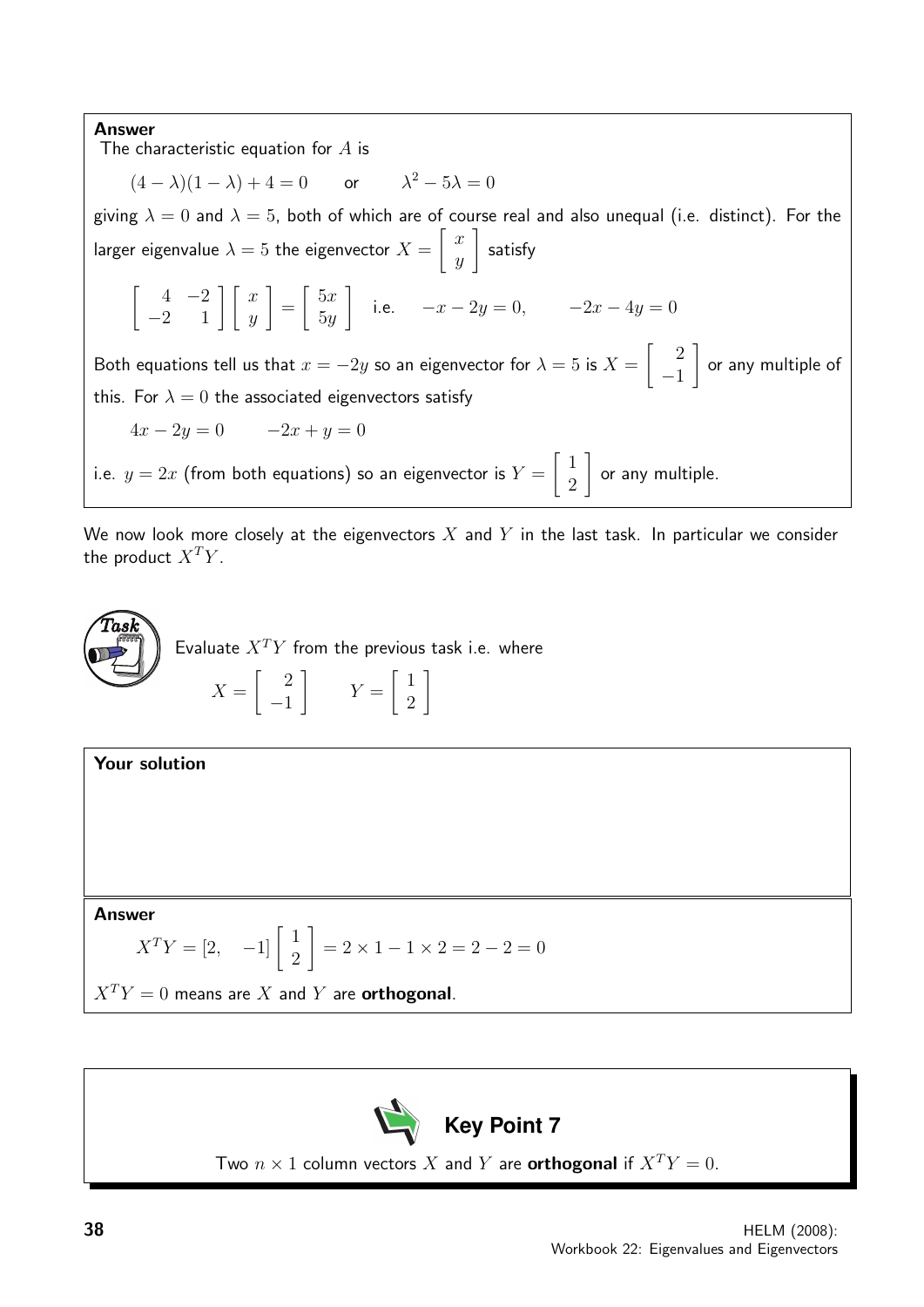



We obtained earlier in Section 22.1 Example 6 the eigenvalues of the matrix

$$
A = \begin{bmatrix} 2 & -1 & 0 \\ -1 & 2 & -1 \\ 0 & -1 & 2 \end{bmatrix}
$$

which, as we now emphasize, is symmetric. We found that the eigenvalues were which, as we now empnasize, is symmetric. We found that the eigenvalues were<br>2,  $2+\sqrt{2},\ \ 2-\sqrt{2}$  which are real and distinct. The corresponding eigenvectors were, respectively

$$
X = \begin{bmatrix} 1 \\ 0 \\ -1 \end{bmatrix} \qquad Y = \begin{bmatrix} 1 \\ -\sqrt{2} \\ 1 \end{bmatrix} \qquad Z = \begin{bmatrix} 1 \\ \sqrt{2} \\ 1 \end{bmatrix}
$$

(or, as usual, any multiple of these).

Show that these three eigenvectors  $X, Y, Z$  are **mutually orthogonal**.

# Your solution

## Answer

$$
X^{T}Y = \begin{bmatrix} 1, & 0, & -1 \end{bmatrix} \begin{bmatrix} 1 \\ -\sqrt{2} \\ 1 \end{bmatrix} = 1 - 1 = 0
$$
  

$$
Y^{T}Z = \begin{bmatrix} 1, & -\sqrt{2}, & 1 \end{bmatrix} \begin{bmatrix} 1 \\ \sqrt{2} \\ 1 \end{bmatrix} = 1 - 2 + 1 = 0
$$
  

$$
Z^{T}X = \begin{bmatrix} 1, & \sqrt{2}, & 1 \end{bmatrix} \begin{bmatrix} 1 \\ 0 \\ -1 \end{bmatrix} = 1 - 1 = 0
$$

verifying the mutual orthogonality of these three eigenvectors.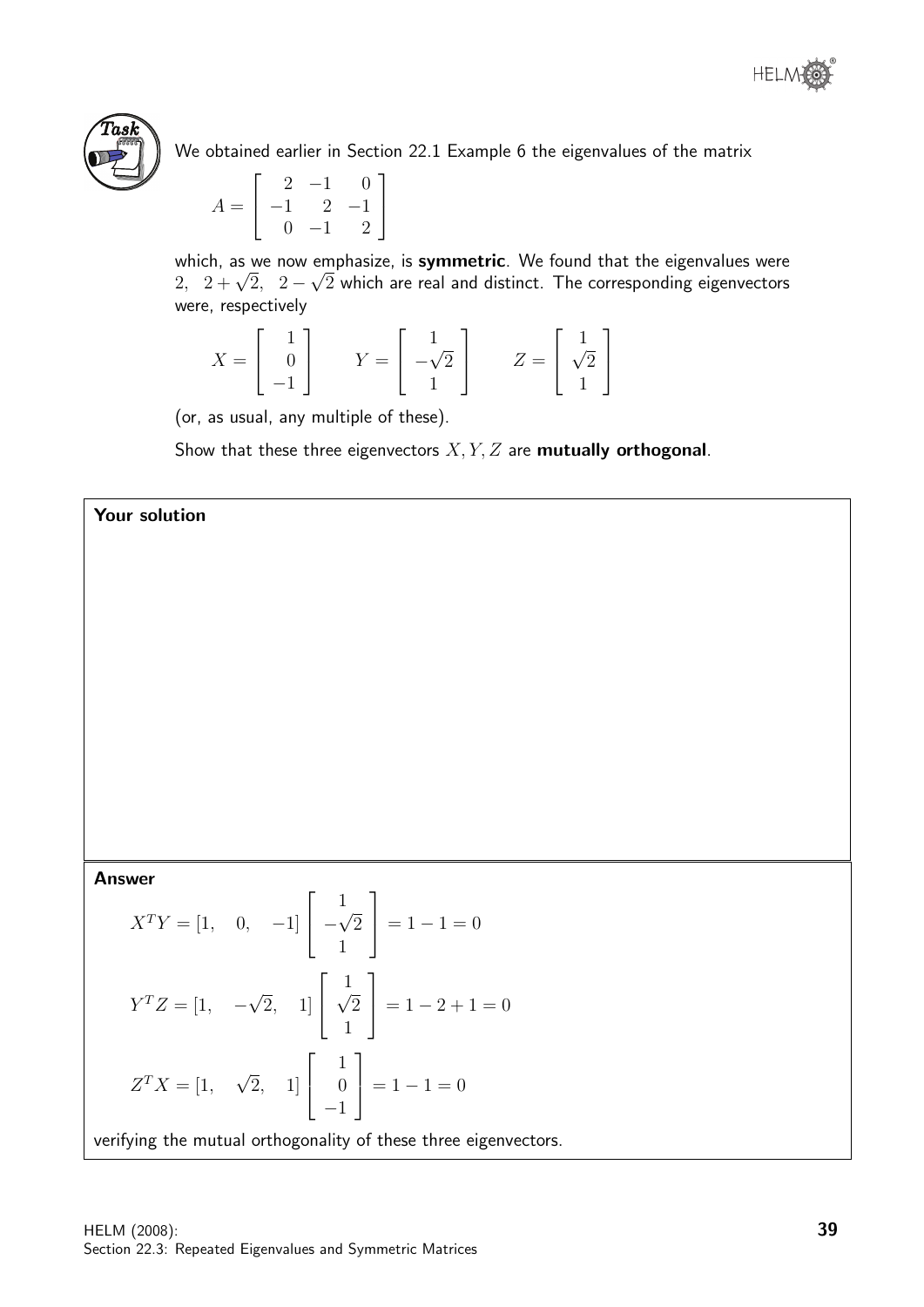# **General theory**

The following proof that eigenvectors corresponding to distinct eigenvalues of a symmetric matrix are orthogonal is straightforward and you are encouraged to follow it through.

Let A be a symmetric  $n \times n$  matrix and let  $\lambda_1, \lambda_2$  be two distinct eigenvalues of A i.e.  $\lambda_1 \neq \lambda_2$ with associated eigenvectors X, Y respectively. We have seen that  $\lambda_1$  and  $\lambda_2$  must be real since A is symmetric. Then

$$
AX = \lambda_1 X \qquad AY = \lambda_2 Y \tag{1}
$$

Transposing the first of there results gives

$$
X^T A^T = \lambda_1 X^T \tag{2}
$$

(Remember that for any two matrices the transpose of a product is the product of the transposes in reverse order.)

We now multiply both sides of (2) on the right by Y (as well as putting  $A<sup>T</sup> = A$ , since A is symmetric) to give:

$$
X^T A Y = \lambda_1 X^T Y \tag{3}
$$

But, using the second eigenvalue equation of  $(1)$ , equation  $(3)$  becomes

$$
X^T \lambda_2 Y = \lambda_1 X^T Y
$$

or, since  $\lambda_2$  is just a number,

 $\lambda_2 X^T Y = \lambda_1 X^T Y$ 

Taking all terms to the same side and factorising gives

$$
(\lambda_2 - \lambda_1)X^T Y = 0
$$

from which, since by assumption  $\lambda_1 \neq \lambda_2$ , we obtain the result

$$
X^TY=0
$$

and the orthogonality has been proved.



The eigenvectors associated with distinct eigenvalues of a

symmetric matrix are mutually orthogonal.

The reader familiar with the algebra of vectors will recall that for two vectors whose Cartesian forms are

$$
\underline{a} = a_x \underline{i} + a_y \underline{j} + a_z \underline{k} \qquad \underline{b} = b_x \underline{i} + b_y \underline{j} + b_z \underline{k}
$$

the scalar (or dot) product is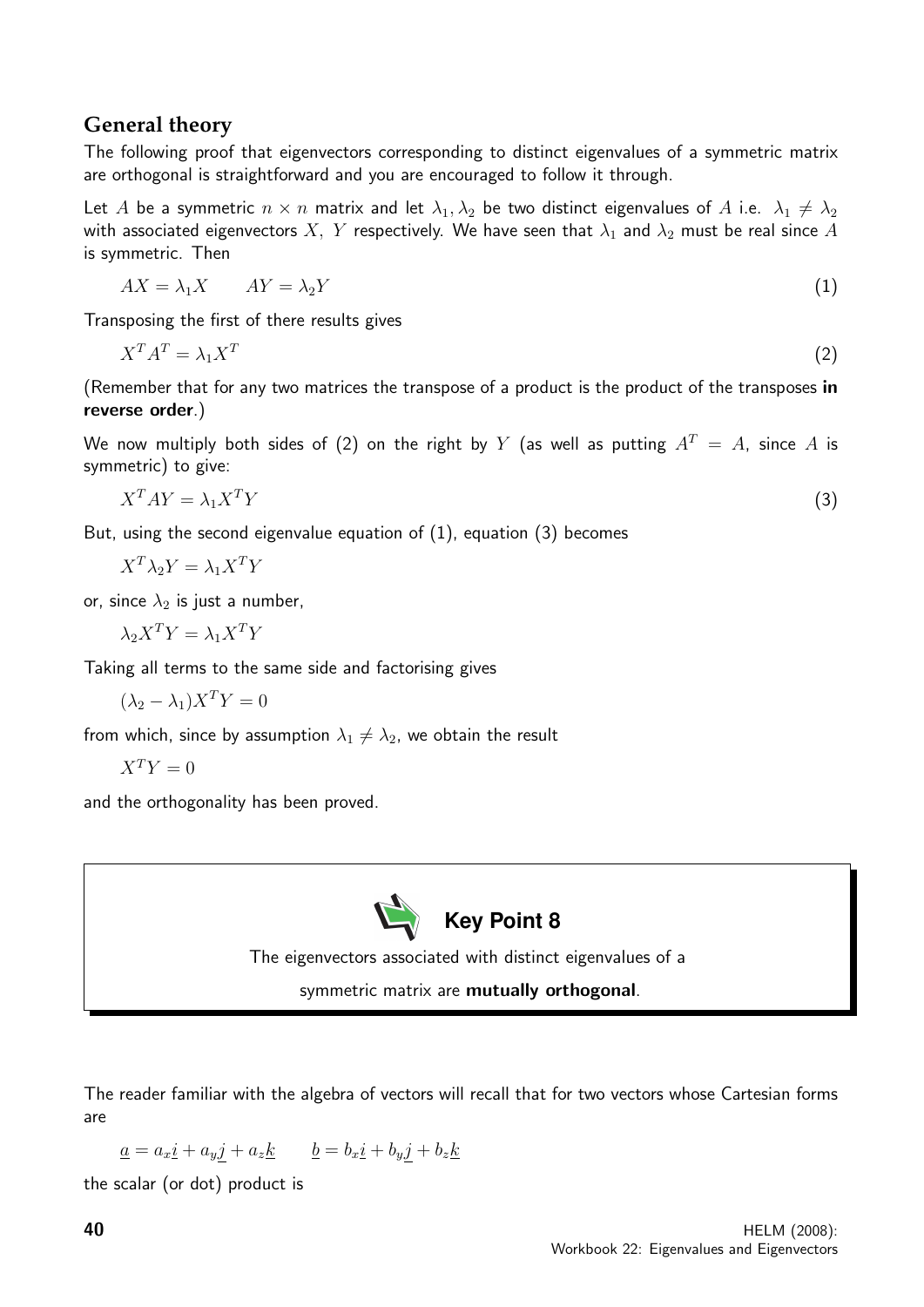

 $\underline{a} \cdot \underline{b} = a_x b_x + a_y b_y + a_z b_z.$ 

Furthermore, if  $\underline{a}$  and  $\underline{b}$  are mutually perpendicular then  $\underline{a} \cdot \underline{b} = 0$ . (The word 'orthogonal' is sometimes used instead of perpendicular in the case.) Our result, that two column vectors are orthogonal if  $X^T Y = 0$ , may thus be considered as a generalisation of the 3-dimensional result  $\underline{a} \cdot \underline{b} = 0$ .

# **Diagonalization of symmetric matrices**

Recall from our earlier work that

- 1. We can always diagonalize a matrix with distinct eigenvalues (whether these are real or complex).
- 2. We can **sometimes** diagonalize a matrix with repeated eigenvalues. (The condition for this to be possible is that any eigenvalue of multiplicity  $m$  had to have associated with it  $m$  linearly independent eigenvectors.)

The situation with symmetric matrices is simpler. Basically we can diagonalize **any** symmetric matrix. To take the discussions further we first need the concept of an **orthogonal** matrix.

A square matrix  $A$  is said to be orthogonal if its inverse (if it exists) is equal to its transpose:

 $A^{-1} = A^T$  or, equivalently,  $AA^T = A^T A = I.$ 

#### Example

An important example of an orthogonal matrix is

 $A =$  $\int \cos \phi \sin \phi$  $-\sin\phi \cos\phi$ 1

which arises when we use matrices to describe rotations in a plane.

$$
AA^{T} = \begin{bmatrix} \cos \phi & \sin \phi \\ -\sin \phi & \cos \phi \end{bmatrix} \begin{bmatrix} \cos \phi & -\sin \phi \\ \sin \phi & \cos \phi \end{bmatrix}
$$

$$
= \begin{bmatrix} \cos^{2} \phi + \sin^{2} \phi & 0 \\ 0 & \sin^{2} \phi + \cos^{2} \phi \end{bmatrix} = \begin{bmatrix} 1 & 0 \\ 0 & 1 \end{bmatrix} = I
$$

It is clear that  $A^T A = I$  also, so A is indeed orthogonal.

It can be shown, but we omit the details, that any  $2 \times 2$  matrix which is orthogonal can be written in one of the two forms.

$$
\begin{bmatrix}\n\cos \phi & \sin \phi \\
-\sin \phi & \cos \phi\n\end{bmatrix}\n\quad \text{or} \quad\n\begin{bmatrix}\n\cos \phi & -\sin \phi \\
\sin \phi & \cos \phi\n\end{bmatrix}
$$

If we look closely at either of these matrices we can see that

1. The two columns are mutually orthogonal e.g. for the first matrix we have

$$
(\cos \phi - \sin \phi) \begin{bmatrix} \sin \phi \\ \cos \phi \end{bmatrix} = \cos \phi \sin \phi - \sin \phi \cos \phi = 0
$$

2. Each column has magnitude 1 (because  $\sqrt{\cos^2\phi+\sin^2\phi}=1)$ 

Although we shall not prove it, these results are necessary and sufficient for any order square matrix to be orthogonal.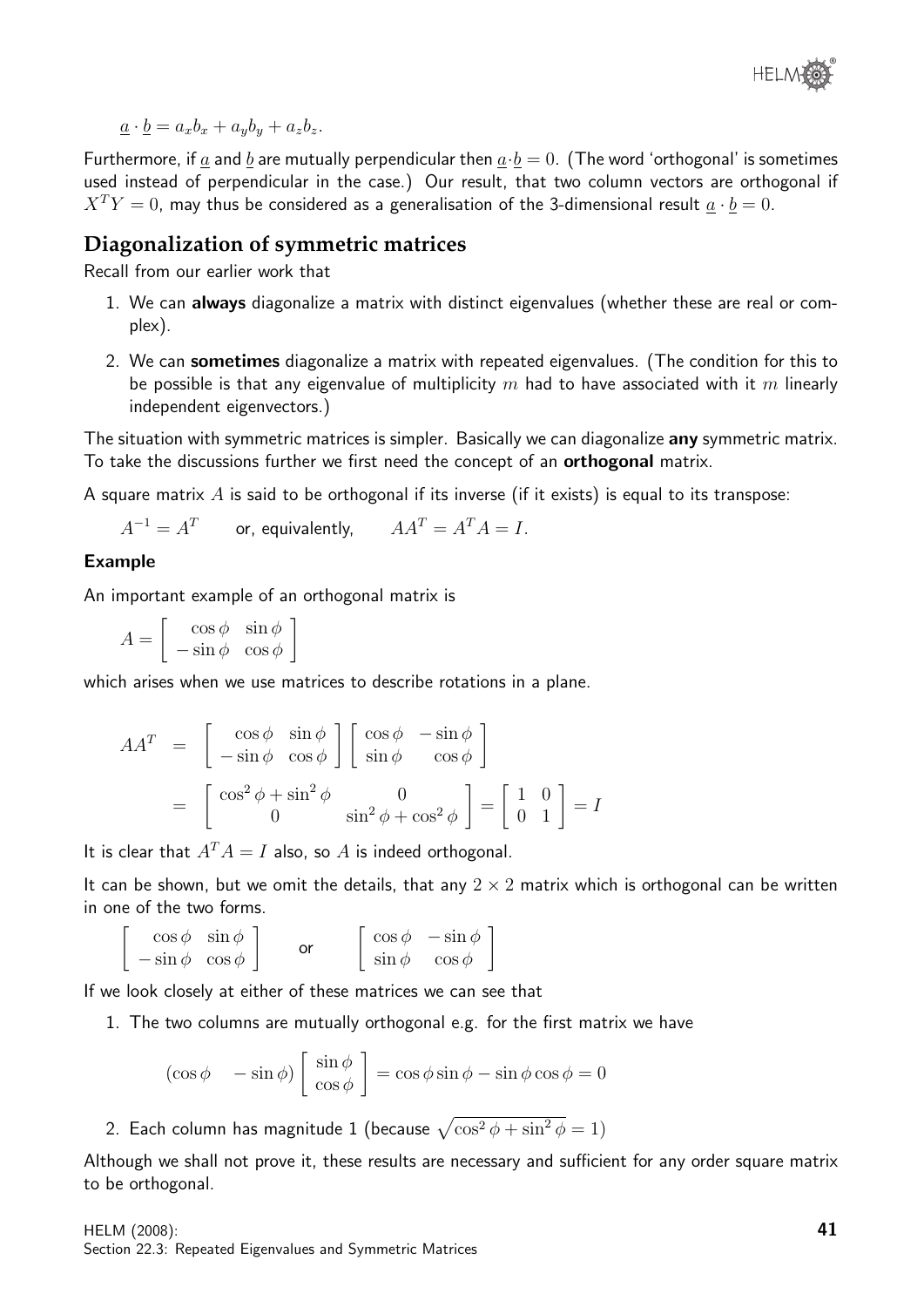

A square matrix  $A$  is said to be orthogonal if its inverse (if it exists) is equal to its transpose:

 $A^{-1} = A^T$ or, equivalently,  $AA^T = A^T A = I.$ 

A square matrix is orthogonal if and only if its columns are mutually orthogonal and each column has unit magnitude.



For each of the following matrices verify that the two properties above are satisfied. Then check in both cases that  $AA^T = A^TA = I$  i.e. that  $A^T = A^{-1}$ . √

(a) 
$$
A = \begin{bmatrix} \frac{\sqrt{3}}{2} & -\frac{1}{2} \\ \frac{1}{2} & \frac{\sqrt{3}}{2} \end{bmatrix}
$$
 (b)  $A = \begin{bmatrix} \frac{1}{\sqrt{2}} & 0 & -\frac{1}{\sqrt{2}} \\ 0 & 1 & 0 \\ -\frac{1}{\sqrt{2}} & 0 & \frac{1}{\sqrt{2}} \end{bmatrix}$ 

# Your solution

Answer

(a) Since 
$$
\left(\frac{\sqrt{3}}{2} - \frac{1}{2}\right)\left[\frac{-\frac{1}{2}}{\frac{\sqrt{3}}{2}}\right] = -\frac{\sqrt{3}}{4} + \frac{\sqrt{3}}{4} = 0
$$
 the columns are orthogonal.  
\nSince  $\left|\frac{\sqrt{3}}{2} + \frac{1}{2}\right| = \sqrt{\frac{3}{4} + \frac{1}{4}} = 1$  and  $\left|-\frac{1}{2} + \frac{\sqrt{3}}{4}\right| = \sqrt{\frac{1}{4} + \frac{3}{4}} = 1$  each column has unit magnitude.  
\nStraightforward multiplication shows  $AA^T = A^T A = \begin{bmatrix} 1 & 0 \\ 0 & 1 \end{bmatrix} = I$ .  
\n(b) Proceed as in (a).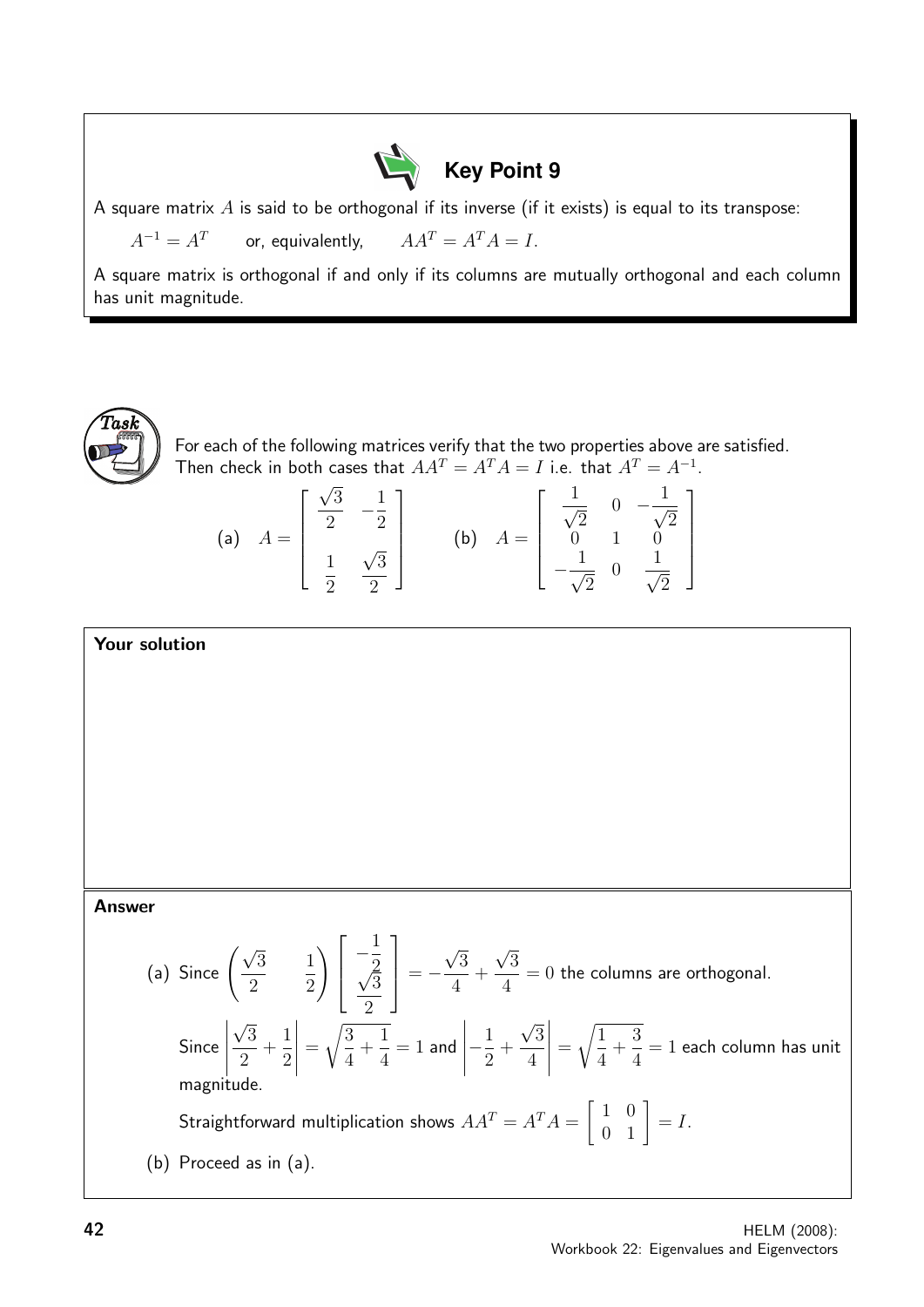

The following is the key result of this Section.



Any symmetric matrix  $A$  can be diagonalized using an orthogonal modal matrix  $P$  via the transformation

$$
P^{T}AP = D = \left[ \begin{array}{cccc} \lambda_1 & 0 & \dots & 0 \\ 0 & \lambda_2 & \dots & 0 \\ \vdots & & \ddots & \\ 0 & & & \lambda_n \end{array} \right]
$$

It follows that any  $n \times n$  symmetric matrix **must** possess n mutually orthogonal eigenvectors **even** if some of the eigenvalues are repeated.

It should be clear to the reader that Key Point 10 is a very powerful result for any applications that involve diagonalization of a symmetric matrix. Further, if we do need to find the inverse of  $P$ , then this is a trivial process since  $P^{-1} = P^{T}$  (Key Point 9).



The symmetric matrix

$$
A = \left[ \begin{array}{rrr} 1 & 0 & \sqrt{2} \\ 0 & 2 & 0 \\ \sqrt{2} & 0 & 0 \end{array} \right]
$$

has eigenvalues 2, 2,  $-1$  (i.e. eigenvalue 2 is repeated with multiplicity 2.)

Associated with the non-repeated eigenvalue  $-1$  is an eigenvector:

$$
X = \begin{bmatrix} 1 \\ 0 \\ -\sqrt{2} \end{bmatrix}
$$
 (or any multiple)

(a) Normalize the eigenvector  $X$ :

# Your solution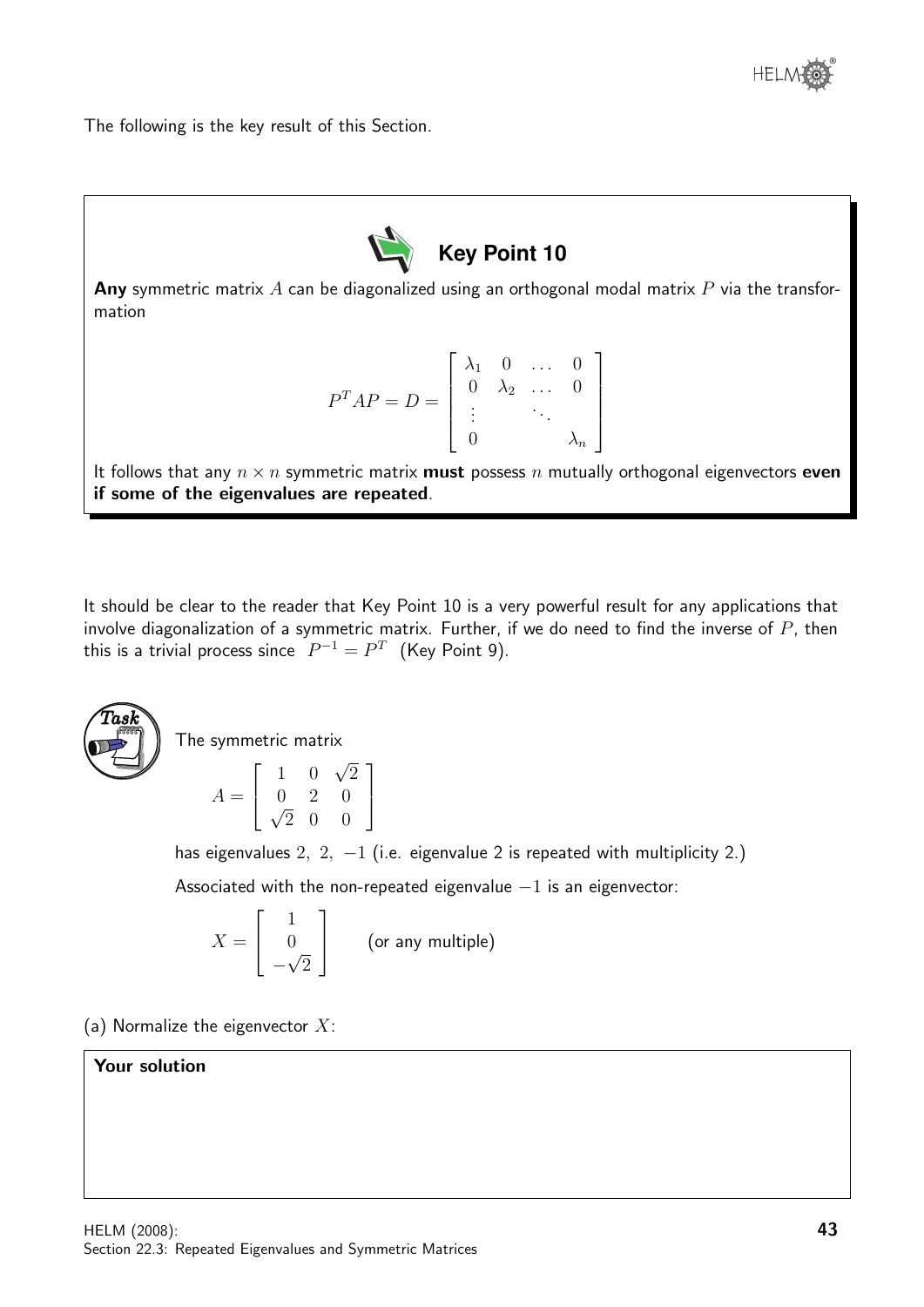**Answer**  
\n(a) Normalizing *X* which has magnitude 
$$
\sqrt{1^2 + (-\sqrt{2})^2} = \sqrt{3}
$$
 gives  
\n $1/\sqrt{3}\begin{bmatrix} 1 \\ 0 \\ -\sqrt{2} \end{bmatrix} = \begin{bmatrix} 1/\sqrt{3} \\ 0 \\ -\sqrt{2/3} \end{bmatrix}$ 

(b) Investigate the eigenvectors associated with the repeated eigenvalue 2:

Answer (b) The eigenvectors associated with  $\lambda = 2$  satisfy  $AY = 2Y$ which gives  $\sqrt{ }$  $\overline{\phantom{a}}$  $-1$  0  $\sqrt{2}$  $0 \t 0 \t 0$  $2 \t 0 \t -2$ 1  $\overline{1}$  $\sqrt{ }$  $\overline{\phantom{a}}$  $\boldsymbol{x}$  $\hat{y}$ z 1  $\Big| =$  $\sqrt{ }$  $\overline{\phantom{a}}$ 0 0 0 1  $\overline{ }$ The first and third equations give  $-x+$ √  $2z=0$ √  $2x - 2z = 0$  i.e.  $x =$ √  $2z$ The equations give us no information about  $y$  so its value is arbitrary. Thus Y has the form  $Y =$  $\sqrt{ }$  $\overline{\phantom{a}}$ √  $2\beta$  $\alpha$ 1 where both  $\alpha$  and  $\beta$  are arbitrary.

A certain amount of care is now required in the choice of  $\alpha$  and  $\beta$  if we are to find an orthogonal modal matrix to diagonalize A.

For any choice

Your solution

$$
X^{T}Y = (1 \quad 0 \quad -\sqrt{2}) \begin{bmatrix} \sqrt{2}\beta \\ \alpha \\ \beta \end{bmatrix} = \sqrt{2}\beta - \sqrt{2}\beta = 0.
$$

β

So  $X$  and  $Y$  are orthogonal. (The normalization of  $X$  does not affect this.)